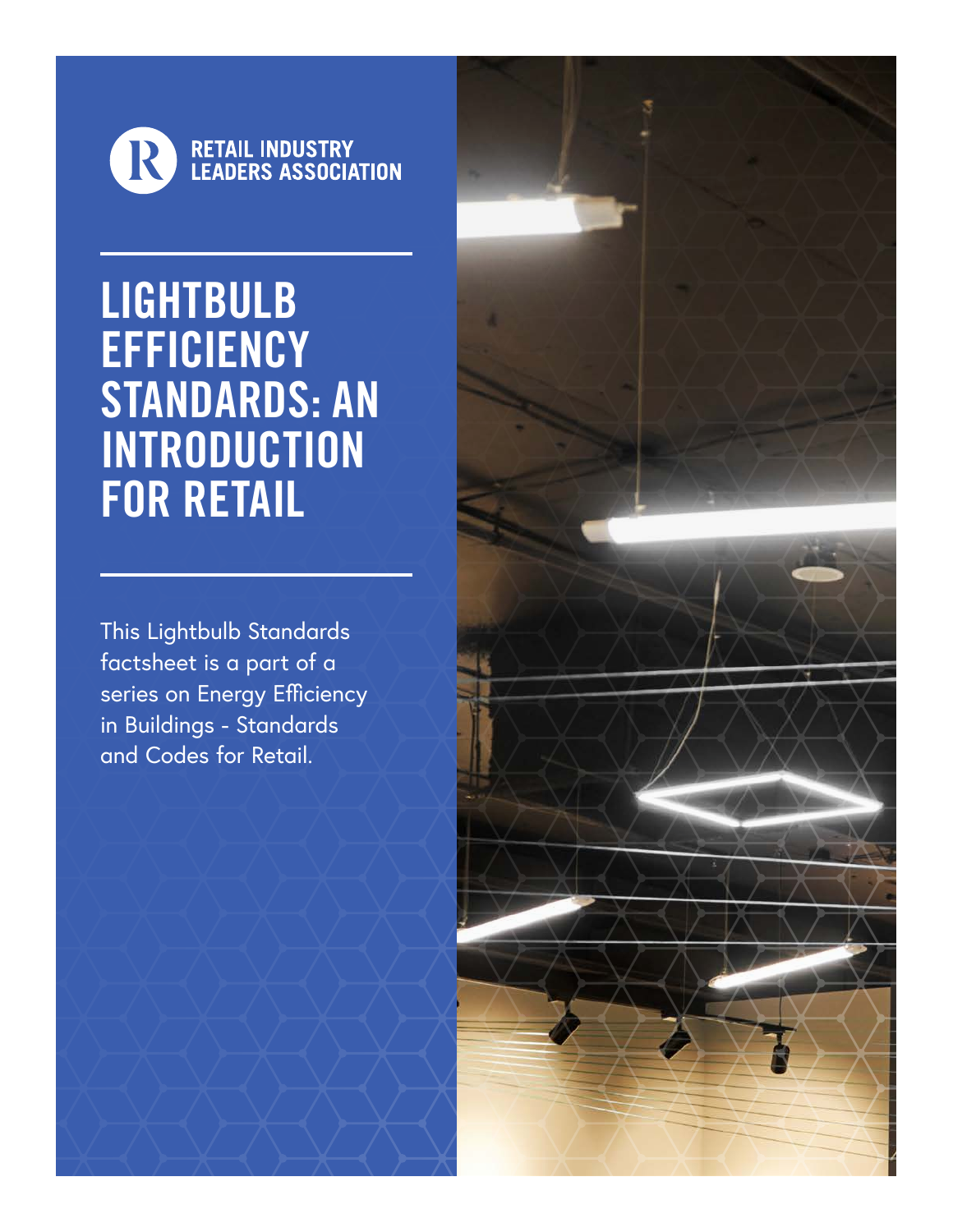## **BACKGROUND AND EXECUTIVE SUMMARY**

In the U.S., more than 40 percent of the total energy consumed, and 70 percent of electricity is used for operating buildings. Appliances and building-related equipment such as electric motors, lighting, refrigerators, and water heaters account for almost all the energy used in buildings—the U.S. Department of Energy (DOE) estimates that these products represent about 90 percent of residential energy use, 60 percent of commercial building energy use, and 30 percent of industrial energy use. [EESI Fact Sheet: Energy Efficiency [Standards for Appliances, Lighting and Equipment](https://www.eesi.org/papers/view/fact-sheet-energy-efficiency-standards-for-appliances-lighting-and-equipmen)] Making these processes more efficient in buildings saves businesses billions of dollars on energy bills, avoids unnecessary pollution, creates jobs, improves U.S. competitiveness, and reinvigorates domestic manufacturing [[EERE: Energy-Saving](https://www.energy.gov/sites/prod/files/2013/11/f4/55297.pdf)  [Homes, Buildings & Manufacturing](https://www.energy.gov/sites/prod/files/2013/11/f4/55297.pdf)].

To inform retailers and other commercial businesses on the latest updates in building efficiency standards and energy codes at both the national and state levels, RILA's Retail Compliance Center (RCC) is producing a series of factsheets covering:

- DOE Appliance and Equipment Standards
- Light Bulb Efficiency Standards
- Building Energy Codes: ASHRAE vs. IECC
- State Energy Efficiency Laws and Codes

This fact sheet provides a starting point and quick reference tool for retailers on U.S. lightbulb efficiency standards. The summary table below provides an overview of several states enacting lightbulb standards in light of the federal standard rollback, with links to external sources for additional information. This fact sheet is relevant for retail store operations, distribution centers, and other commercial buildings, and includes particular information on general service lamp (GSL) requirements for buildings.

## **LIGHT BULB STANDARDS**

Lighting restrictions in the U.S. were supposed to go into effect for every state on January 1, 2020, as part of the Energy Independence and Security Act [\(EISA](https://www.epa.gov/laws-regulations/summary-energy-independence-and-security-act)). EISA was set to apply a federal minimum energy efficiency standard of 45 lumens per watt (lpw) for all general service lamps (GSLs), which would have phased out halogen and incandescent bulbs unable to meet that efficiency requirement. However, in 2019, the Department of Energy issued a final rule deciding not to increase the efficiency requirements for general service incandescent lamps, which led to environmental groups filing lawsuits petitioning the rollback of the standard [[DOE:](https://s3.amazonaws.com/public-inspection.federalregister.gov/2019-18940.pdf)  [Energy Conservation Program: Definition for General Service](https://s3.amazonaws.com/public-inspection.federalregister.gov/2019-18940.pdf)  [Lamps](https://s3.amazonaws.com/public-inspection.federalregister.gov/2019-18940.pdf)]. Analysis conducted by the Appliance Standards Awareness Project (ASAP) and the American Council for an Energy-Efficient Economy (ACEEE) estimates that eliminating the 2020 efficiency standards for light bulbs will cost U.S. consumers up to \$14 billion annually— or more than \$100 in lost bill savings per year per household. [[ASAP/ACEEE Brief:](https://www.aceee.org/press/2019/09/doe-s-light-bulb-standards-rollback)  [US Light Bulb Standards Save Billions for Consumers But](https://www.aceee.org/press/2019/09/doe-s-light-bulb-standards-rollback)  [Manufacturers Seek a Rollback](https://www.aceee.org/press/2019/09/doe-s-light-bulb-standards-rollback)]

Therefore, some states have taken matters into their own hands: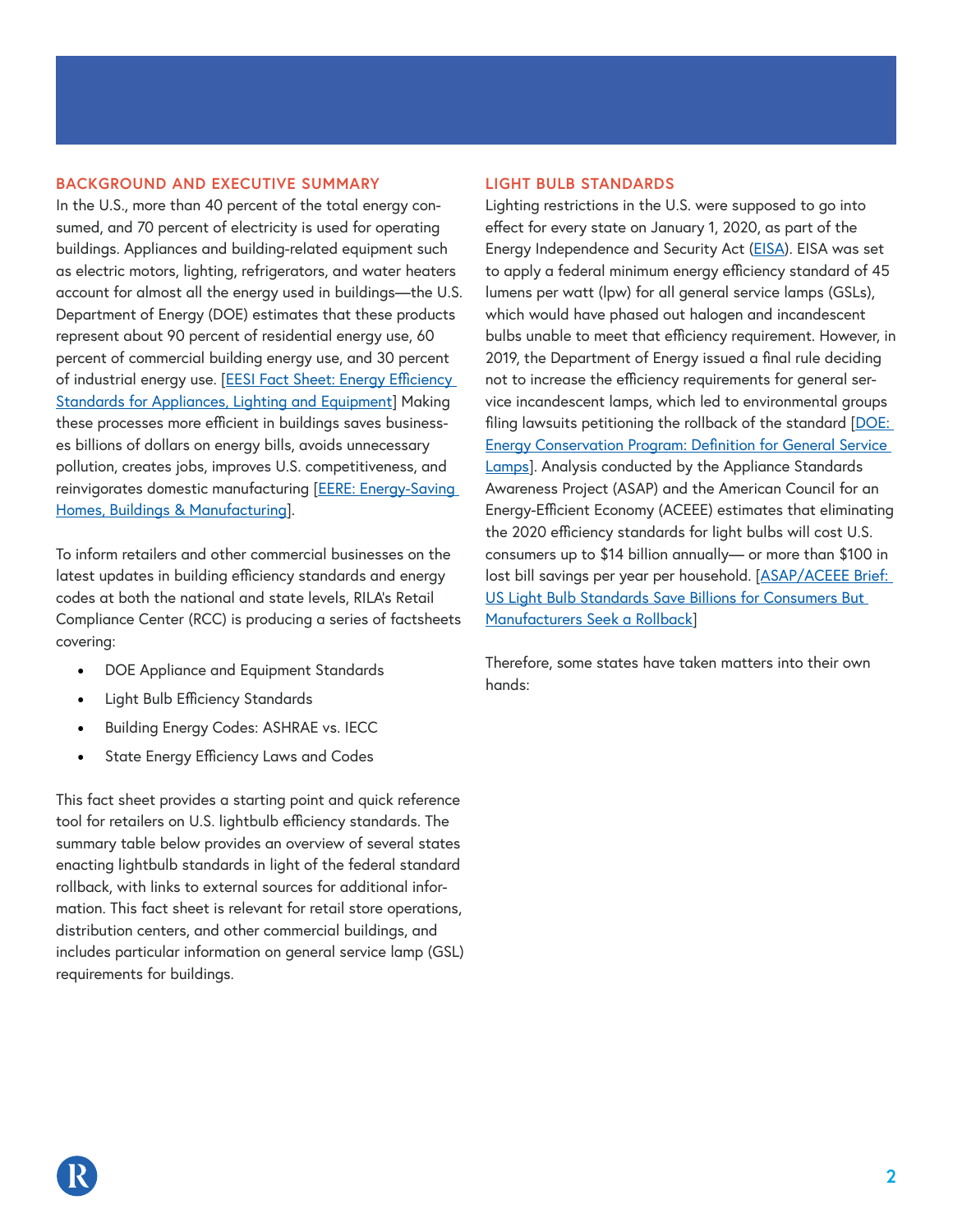| <b>STATE</b>       | <b>STANDARD</b>                                                                                                                                                                                                                                                                                                                                                                  | <b>STATUS</b>                                                                |
|--------------------|----------------------------------------------------------------------------------------------------------------------------------------------------------------------------------------------------------------------------------------------------------------------------------------------------------------------------------------------------------------------------------|------------------------------------------------------------------------------|
| California         | On November 13, 2019, the California<br>Energy Commission adopted clarifying<br>regulations confirming that the January<br>19, 2017, definitional rules for GSLs<br>remain applicable to the existing<br>California requirement that GSLs have<br>an efficacy greater than or equal to 45<br>lpw.                                                                                | In effect as of January 1, 2020                                              |
| Colorado (pending) | Colorado passed a law to move<br>forward with the 45 lpw restriction<br>but cannot enforce it because of a<br>pending lawsuit. A ruling is expected in<br>late 2020 or early 2021. If the lawsuit<br>is decided in the state's favor, the<br>law passed in May 2019 says general<br>service lamps must meet or exceed the<br>efficacy standard of 45 lpw.                        | In effect as of January 1, 2020 but no<br>enforcement due to pending lawsuit |
| Nevada (pending)   | Nevada could enforce the 45 lumen per<br>watt exemption because the DOE gave<br>the state authority to adopt it, just like<br>California. Nevada's governor signed<br>bill AB54 into law in May 2019 to raise<br>the minimum efficacy of 45 lumens per<br>watt. However, the bill does not lay out<br>specific restrictions, so the state is not<br>currently enforcing the law. | In effect as of January 1, 2020 but no<br>enforcement                        |
| Vermont (pending)  | Enacted Act 139 of 2018, which states<br>Vermont shall adopt a minimum efficacy<br>standard for general service lamps of<br>45 lumens per watt. Currently, Vermont<br>cannot enforce the 45 lumen per watt<br>standard because of the pending<br>lawsuit, similar to Colorado. A ruling is<br>expected in late 2020 or early 2021.                                               | In effect as of January 1, 2020 but no<br>enforcement due to pending lawsuit |
| Washington         | Governor Inslee signed HB 1444 into<br>law in 2019 which included a provision<br>to adopt the federal light bulb<br>efficiency standards. Despite a pending<br>lawsuit, the state's Department of<br>Commerce will begin to enforce some<br>of the 45 lpw standards to specific<br>lighting products.                                                                            | In effect as of January 1, 2020                                              |